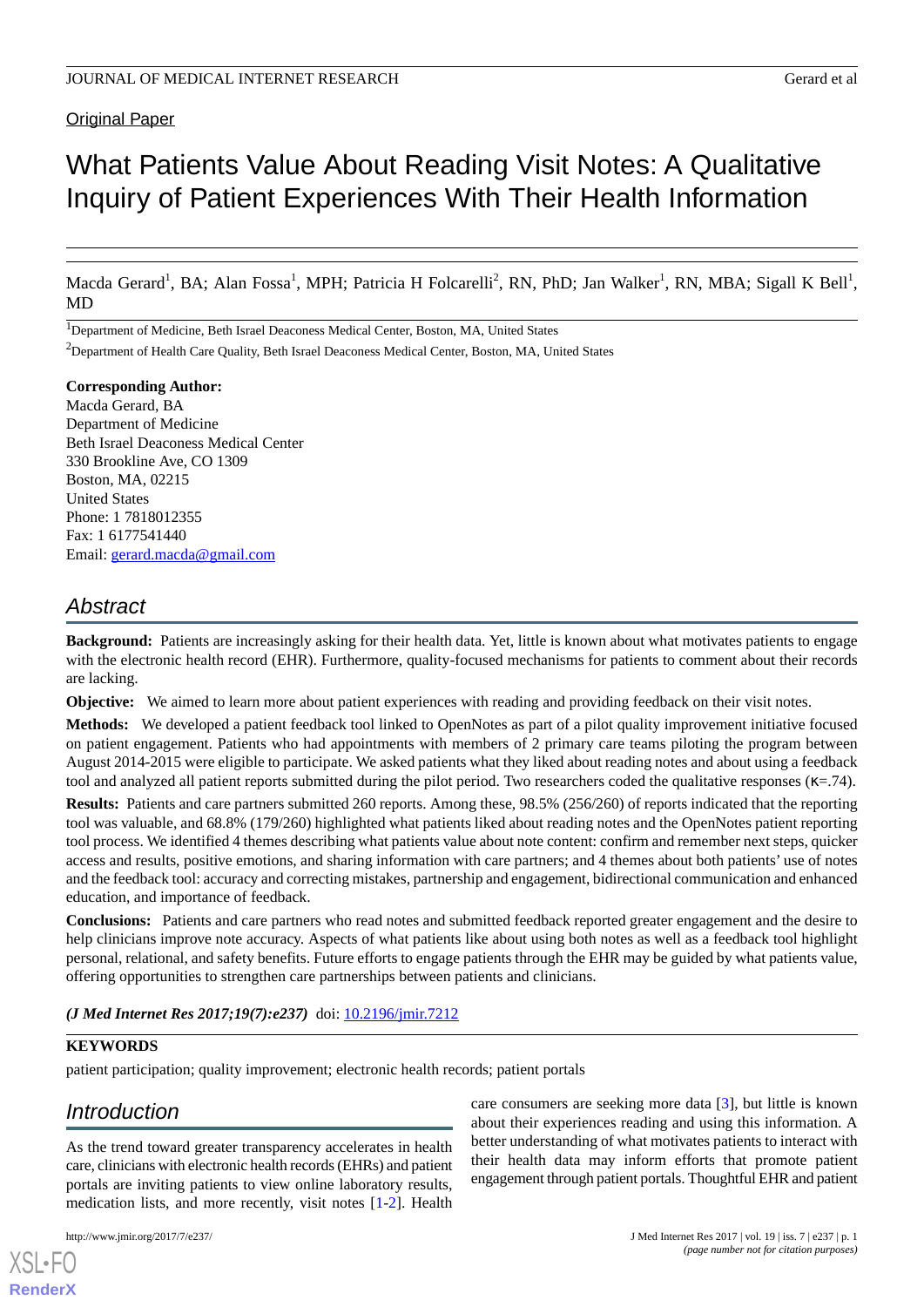#### JOURNAL OF MEDICAL INTERNET RESEARCH GERARD CHARGES AND GERARD GERARD GERARD GERARD GERARD GERARD GERARD GERARD GERARD GERARD GERARD GERARD GERARD GERARD GERARD GERARD GERARD GERARD GERARD GERARD GERARD GERARD GERARD GERAR

portal design may be leveraged to strengthen patient and family-centered care and patient-clinician relationships [[4-](#page-6-3)[8](#page-6-4)].

Although clinicians often report negative experiences with the EHR, patient attitudes about the EHR may be more neutral or even positive [\[9](#page-6-5)-[11\]](#page-6-6). Greater health information transparency, more rapid communication, patient-friendly educational resources, and easier access to the medical record can send a powerful message of inclusivity to patients and families. What was once the purview of clinicians alone is increasingly shared with patients and families and can lead to better informed shared decision making [[12\]](#page-6-7). Today, over 15 million patients in 40 states have easy access to their visit notes (OpenNotes) through their patient portal [[13\]](#page-6-8). As OpenNotes spreads, sharing health information shows promise not only for patient engagement and adherence [\[14](#page-6-9)-[16\]](#page-7-0), but also for relational benefits such as enhanced patient trust and satisfaction [\[17](#page-7-1),[18\]](#page-7-2).

Even though millions of patients can log on to patient portals to read notes, we understand little about what they value in doing so, perhaps because information sharing has been largely one-way and passive. Opportunities to more effectively connect with various patient populations and family care partners through shared notes are vast, but relatively under-explored [[19-](#page-7-3)[22](#page-7-4)], and patients, families, and communities remain a largely untapped resource as health partners [\[8\]](#page-6-4). As patients increasingly gain access to visit notes, they may uncover errors or discrepancies in their records, and they generally lack a systematic way to report this feedback [[23\]](#page-7-5). Tools to guide patients on their health data and systems to efficiently and effectively hear their feedback are needed.

To learn more about the patient experiences with their notes, we piloted an online OpenNotes patient reporting tool as part of a quality improvement initiative [\[23](#page-7-5)]. In a 12-month test, we asked patients to report possible inaccuracies in notes. In addition to characterizing patient-identified errors [\[23](#page-7-5)], we aimed to understand whether patients thought reading notes and providing feedback was valuable, and if so, why. We envisioned that what patients and care partners value about interacting with their notes could inform organizational patient engagement strategies and further drive patient and family-centered care. This paper focuses on their qualitative responses.

# *Methods*

#### **The OpenNotes Patient Reporting Tool**

The patient reporting tool was designed together with patients and family members, as well as with Patient Relations and Health Information Management personnel, Patient Safety leadership, clinicians, and other stakeholders. This multidisciplinary team of stakeholders met every other week for nine months to plan the reporting tool and supporting patient education materials, including a patient FAQ specifically designed for the project [[23](#page-7-5)]. These materials underwent several iterations after review by our team, a plain language specialist, and several additional PFAC members who tested the tool and education links. The final patient reporting tool was a 9-item form accessible through a "My Feedback" link located at the end of each visit note. Participants had to first read the note in

order to use the reporting tool. Either patients or their care partners (CPs) could complete the form. Questions included whether patients (or CPs) understood the note and care plan, identified possible inaccuracies in the note, had positive feedback for their providers, and found the reporting tool valuable.

Respondents who found the opportunity to read and provide feedback on notes to be "very valuable" or "somewhat valuable" were asked: "What do you like about reading or providing feedback on your note?" We chose this broad exploratory question intentionally because there is little existing data on why patients engage with their health data, how they feel about reading notes, or what benefits they may perceive from a feedback tool linked to their notes. We used this expansive approach because we did not have a preference regarding whether patients responded to their attitudes about reading notes or about using the reporting tool, given that both could inform patient engagement strategies. We anticipated there would be some overlap in responses since patients had to read notes in order to use the tool, but we also hypothesized that some patients may value reading notes alone, and simply use the tool to share this information. Finally, although we considered asking two separate questions, we prioritized streamlining open-ended questions to prevent losing patient interest in completing the form. We anticipated that results from a single exploratory question could then inform more specific future queries as well as targeted interventions to further engage patients and care partners, based on what matters to them the most.

#### **Participants**

All patients with portal access and a visit note by a participating provider during August 2014-August 2015 were invited to participate in the feedback project. Patients received an email notification when a note became available including a link to frequently asked questions (FAQ) [[23\]](#page-7-5) and a dedicated email address for any project-related concerns. Patients were told that "The goal (of the project) is to help patients and their providers work together to make sure the information in each patient's medical record is accurate and care is the best it can be. We also hope to learn what patients like about reading their notes." Patients were also told that at the end of the QI project, all comments would be de-identified and used to promote organizational learning and quality improvements.

We launched the pilot quality improvement (QI) project with clinicians from 2 of 10 teams in our hospital-based primary care practice. OpenNotes was already implemented at our organization and providers were offered the opportunity to opt-out of participation. As part of the OpenNotes policies at our medical center, clinicians can also "hide" individual notes, such that they do not appear on the portal, although <1% do so (personal communication, Lawrence Markson, MD, Vice President, Clinical Information Systems, BIDMC). All other notes generated by the participating providers included the "My Feedback" link and an invitation for patients to use it.

# **Analysis**

Two researchers (SKB and MG) independently reviewed and coded a subset of responses to identify common themes.



 $XS$  $\cdot$ FC **[RenderX](http://www.renderx.com/)**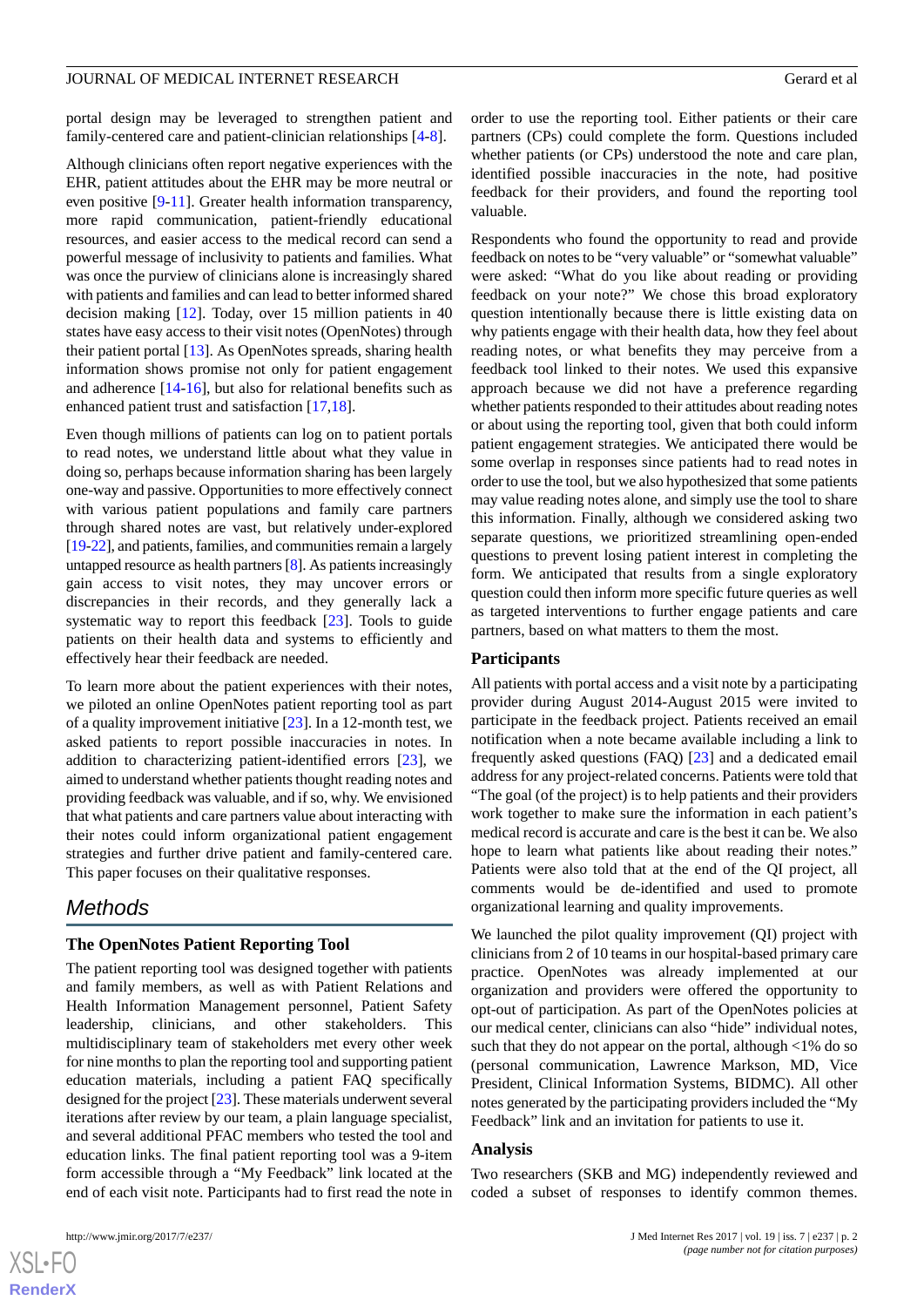# JOURNAL OF MEDICAL INTERNET RESEARCH GERARD CHARGES AND GERARD GERARD GERARD GERARD GERARD GERARD GERARD GERARD GERARD GERARD GERARD GERARD GERARD GERARD GERARD GERARD GERARD GERARD GERARD GERARD GERARD GERARD GERARD GERAR

Through discussion, the two researchers merged the themes to develop a codebook, and then coded another subset of responses. Each subset comprised an independent (ie, not previously coded) 10-20% of the data. They repeated this process until no new themes were found. All disagreements were resolved through discussion. Next, the researchers used the codebook to separately code another set of responses and tested reliability between the two researchers ( $\kappa$ =.74). Finally, one researcher (MG) coded the remaining responses using the same codebook.

### **Ethics**

The proposal for implementation and evaluation of the OpenNotes patient reporting tool was reviewed by our institutional review board and determined to be a quality improvement program. Data collected were integrated into existing QI workflows and used in real time to improve care. Patient participation was voluntary. Patients were told that they, and their provider, might be contacted by Patient Relations personnel if their report pointed to a safety concern. Otherwise, the data populated an aggregate database from which we generated de-identified comments for this analysis. We informed patients that de-identified comments would be used to promote organizational learning and quality improvements. Further details of the methods and patient communications have been published elsewhere [[23\]](#page-7-5).

# *Results*

We analyzed consecutive reports submitted by patients and care partners over the 12 months of the pilot period. In total, 260 reports were submitted; of which, 256 (98.5%) reports indicated that the tool was valuable, and 179 (68.8%) reports included a qualitative response to what patients liked about the OpenNotes reporting tool process. Compared with patients who submitted a report but did not respond to the voluntary qualitative question, patients who provided a response were slightly older; otherwise patient characteristics were not significantly different between the two groups (data not shown). Responses highlighted a total of 8 key themes, presented below. Four themes pertained to what patients value about the content of notes, and the other four described what patients liked about using the reporting tool (for which reading notes was implicit).

# **What Patients Value About Note Content**

# *Confirm and Remember Next Steps*

For many participants, notes served as an extension of the visit. One patient noted:

*I sometimes have white coat syndrome where I am a little nervous in the doctor's office and then cannot remember all that was said. Reading the notes after my visits confirms what I have heard.*

By far the most common theme, reading visit notes helped patients to better remember next steps. Many commented on turning to notes as a reminder of tests or other recommended follow-up.

Several participants alluded to the stressful nature of the visit:

*I think it is a great way to double check I didn't miss anything if I was not feeling well or was too overwhelmed.*

Patients liked reviewing what happened at the visit in the comfort (and pace) of their own homes:

*Reading the note takes the burden off of me to remember the details of what we discussed and becomes a useful reference for me.*

They also liked the ability to confirm or double-check the doctor's recommendations independently:

*If I forget something, I can go back and read the plan without having to bother the doc[tor].*

# *Quicker Access and Results*

Patients and CPs valued the opportunity to have access to records and results, stressing the importance of being able to view this information quickly and at any time. Participants found the notes particularly valuable because they provided context. One patient commented:

*I like knowing what the results of my tests mean. The records [laboratory results] show the numbers but the notes provide the interpretation in regards to my personal health status.*

Participants also liked having longitudinal access to notes, and the benefits of a consolidated reference, "all in one place." Like an "encyclopedia on a shelf," OpenNotes provided patients with a cohesive roadmap over the arc of their health journey:

*It is now all on record for me to review…and not just after the consult. Allows for history."*

Patients noted a heightened sense of ownership of their records and their health when they could review and interact with their notes collectively and comprehensively over time:

*Doctors' notes are my medical history and until OpenNotes patients had no insight into what is ultimately my medical history.*

# *Positive Emotions*

Reading notes helped patients gain confidence in their providers, *"confirm[ing] that…care is being handled well."* It also generated additional positive emotions like hope and encouragement. One patient wrote, *"I like reading my notes because they keep me uplifted."* Another added, *"I feel less helpless and perhaps more hopeful."* Participants highlighted the relational benefits of "being heard." Their comments described a powerful "validation" from reading notes, and feeling listened to and cared for:

*We have had a funeral and a hectic week. I felt like someone cared. May seem quite simple but it was a nice human touch. I am a nurse and I am impressed.*

#### *Sharing Information With Care Partners*

The invitation to read notes and provide feedback was particularly appreciated by care partners who support vulnerable patients. In particular, they found notes essential to the coordination of care for their loved ones:

[XSL](http://www.w3.org/Style/XSL)•FO **[RenderX](http://www.renderx.com/)**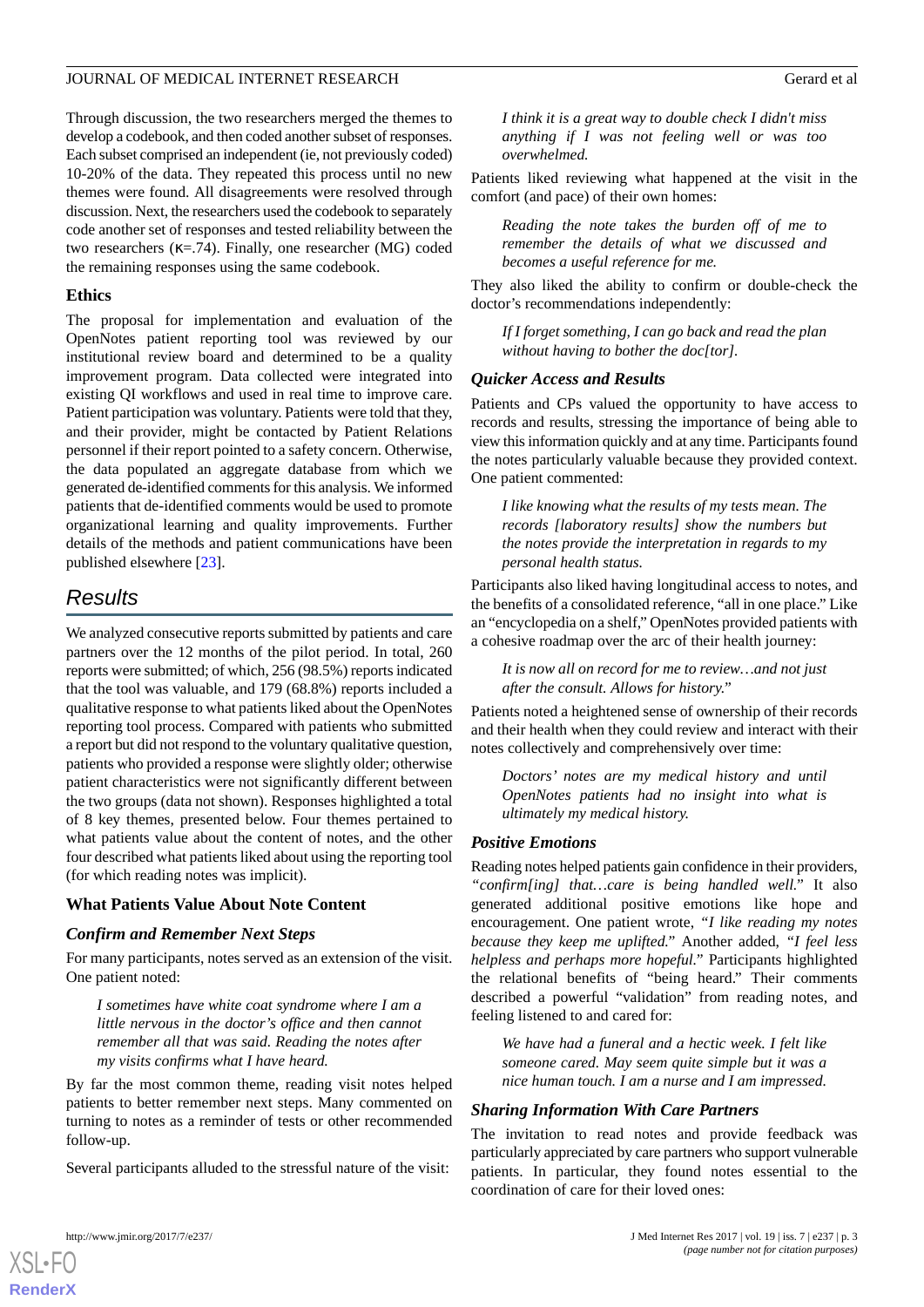## JOURNAL OF MEDICAL INTERNET RESEARCH Gerard et al

*We are grateful to receive "notes" to be able to review the visit and procedures (if any) performed. Especially helpful for older patients who may have hearing and/or some cognitive [or] memory loss.*

Patients liked the option to give their note to care partners too: *"I like that I'm able to share how my visit was,"* and *"I can reference info[rmation] to inform my family [and/or] wife [of] what is going on."* Another patient added, *"I don't have to take tons of notes myself…to make sure I understood."* OpenNotes connected care partners with information that they may not have otherwise had access to, and provided a way for them to stay updated on medication or treatment plan changes.

### **What Patients Value About Their Use of Notes and the Reporting Tool**

# *Accuracy and Correcting Mistakes*

Patients and care partners commonly noted that what they like about reading notes and providing feedback is the new ability to confirm the accuracy of the note and catch potential errors. As one patient noted, *"I like to see that my medical records as embodied in the notes are consistent with the conversation I have had with my doctor."* Another noted, *"I appreciate the open exchange and the opportunity to correct any possible misunderstandings."* Finally, some patients liked testing the accuracy of their own communication, welcoming the opportunity to clarify misunderstandings about their report of symptoms or history through the tool.

*[Reading] my notes allows me to see how well I am communicating my issues, which leads to how well my doctors are hearing and documenting my issues. It also allows me to catch errors.*

While some clinicians worry that patient-found mistakes may lead to casting blame or trust erosion, several participants explicitly commented on understanding human fallibility and wanting to play a role, alongside their provider, in contributing to note precision: *"It is easy to make a mistake when writing a note. I like that they can be reviewed for accuracy."* Another added: *"We can work together to make notes accurate, understood, and…a good resource for future medical care."*

#### *Partnership and Engagement*

Patients frequently noted that they liked reading notes to *"[Make] sure that we are on the same page,"* and that the feedback tool enhanced a sense of partnership with their clinicians. Participants described notes as a window into how their provider thinks:

*I like that level of communication and the ability to see the doctor's thought process. The more open communication there is, the better care I, as an active participant, have access to.*

Patients also saw engagement through OpenNotes and the reporting tool as a two-way street:

*Reading the notes can only make me come to my appointments better prepared and help my team understand what issues are important to me and what I need them to hear.*

[XSL](http://www.w3.org/Style/XSL)•FO **[RenderX](http://www.renderx.com/)**

Moving away from the traditional paternalistic view of medicine, the reporting tool encouraged shared agency for health: *"It puts me in an active rather than passive position and cuts out red tape."*Several responses addressed the value of inviting patients to provide input. One participant noted, *"Health care should be a two-way conversation; this forum provides another opportunity for that."* Another commented, *"[The note] helps me feel that my [doctor] and I are partners in promoting my health."*

Finally, several patients and CPs commented on the level of detail, articulation, and precision in the notes. The comprehensive nature of notes helped patients feel that their provider "knows" and cares about them, strengthening a therapeutic alliance through shared values and goals.

# *Bidirectional Communication and Enhanced Education*

Patients and CPs often described reading notes as playing a significant role in improving communication between patients and providers, while also increasing learning. As one patient stated, *"It is an opportunity to become more knowledgeable about my condition and how I can manage it better."* Patients and care partners emphasized the power of print, indicating that some learning styles favor written information, and the importance of an enduring reference: *"I very much appreciate the opportunity to see again in writing what was discussed."* Patients also reported feeling more informed and gaining a better understanding of their health condition as a result of reading notes, and that the reporting tool extended "teach-back" opportunities from providers to patients, with an opportunity for bidirectional communication:

*I like the educational and improvement potential of the process. I learn. My provider learns. All good.*

Several reports also emphasized that reading notes and providing feedback affords patients a way to share information without bothering their providers: *"It allows more frequent non-intrusive communication with doctor."* Patients liked the chance for *"no embarrassing face to face asking of questions if [they] want to understand or know more."*

#### *Importance of Feedback*

Patients embraced the opportunity for feedback on many levels: receiving feedback about their health and how they are doing in various aspects of their care, and giving feedback to their providers. Many patients liked the tool because it offered a new way to share positive feedback: *"I appreciate the opportunity to praise my healthcare providers."* Others saw the tool as a safe haven for feedback:

*This is a way to [confidentially] reflect a patient's reaction to a provider without "causing trouble." I will use it a lot.*

Another noted:

*This new project, [OpenNotes] Feedback, is terrific. Finally. Because it is [confidential] I will use it with a mental comfort I have not had till now—over 10 years.*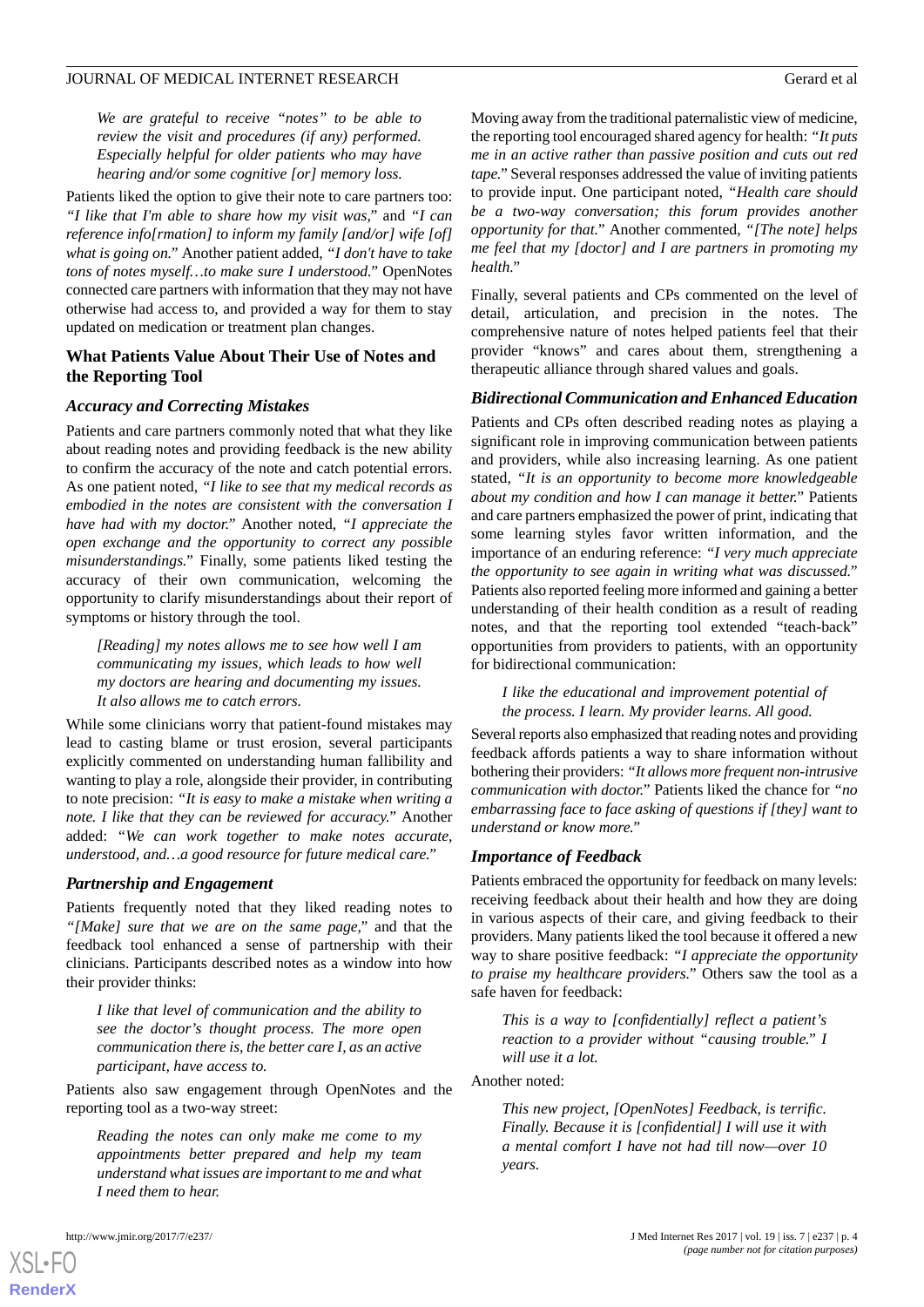#### JOURNAL OF MEDICAL INTERNET RESEARCH GERARD CHARGES AND GERARD GERARD GERARD GERARD GERARD GERARD GERARD GERARD GERARD GERARD GERARD GERARD GERARD GERARD GERARD GERARD GERARD GERARD GERARD GERARD GERARD GERARD GERARD GERAR

Some patients read notes as a self-feedback mechanism—a way to check how well they were communicating and understood by their providers.

Patients also valued feedback as a way to contribute to the note, for example adding missing information patients found important. Several comments reflected an understanding of quality improvement and a desire to participate in making care better: *"Having the opportunity to provide feedback is important to moving the program forward and helps stimulate innovation."* Patients appreciated being asked for their input, irrespective of whether they identified a potential safety concern in their note:

*I am happy that you asked for feedback—if only so that I can say how helpful it is and how pleased I am to have this site available to me.*

As above, patient comments drew a link between the invitation for feedback and the effect of inclusivity on strengthening patient-clinician relationships:

*Being able to provide feedback is very important to me as well. I feel it keeps me connected to my health care providers.*

# *Discussion*

# **Principal Findings and Implications**

With little knowledge on what motivates patients to engage with their health data, we sought to characterize what patients value about reading visit notes as part of a quality improvement initiative. Our findings highlight several insights. Patients and care partners described priorities that can be leveraged to design patient portals that better support patients and families while improving quality of care. For example, participants liked reading notes to remember and confirm next steps. They felt less overwhelmed and more proactive in their care as a result of reading notes. Patients valued the ability to go back to their health information at their own pace and leisure as an enduring, longitudinal resource; open bidirectional dialogue with clinicians and the ability to ask questions with "non-embarrassing" face to face dynamics; and quicker access to notes and results, an established ambulatory care safety priority [\[20](#page-7-6)]. Additionally, patients reported developing a greater understanding of their condition from reading notes and liked learning about "the doctor's thought process." Taken together, the specific features that patients valued have direct implications for strengthened shared decision making and informed consent [[12](#page-6-7)[,24](#page-7-7),[25\]](#page-7-8).

Participants also particularly valued the ability to check note accuracy and to share notes with family care partners. A feedback mechanism that encourages commentary from patients and care partners, who may catch possible documentation errors or clinically important oversights in the notes, may also improve portals and care. Poor electronic health record interoperability is a recognized problem [\[26](#page-7-9)], medication errors are frequent, and missing information poses a safety threat, particularly for vulnerable patients with complex care needs. As supporting family care partners of older or vulnerable patients becomes a health care priority [[21\]](#page-7-10), OpenNotes and the reporting tool may empower care partners with health information and provide a

space for their feedback. Though some studies question whether patients would be willing to identify errors [[27\]](#page-7-11), our findings resonate with recent reports showing that patients and families can recognize quality problems [\[28](#page-7-12)[,29](#page-7-13)], and suggest that at least some patients and care partners particularly value working alongside their providers to ensure their records are accurate.

Shifting the nexus of control away from clinicians alone to one that is shared with patients and families and reflects their values has been described in the literature as patient-centered care, person-centered care, and relationship-centered care, among other terms [\[8](#page-6-4),[30\]](#page-7-14). Here, we refer to "patient and family-centered care" although several of the other terms also apply. In our findings, patients suggested that an invitation to read notes and use the reporting tool sends a message of inclusivity and empowerment, validating patients as capable change agents. Such comments resonate with experts' support for "democratization of health care," shifting traditional power relationships in medicine, and bringing patient and family voices more consistently to health decisions, system design and patient activation tools so that they can engage in ways that "matter most to them" [[8,](#page-6-4)[12\]](#page-6-7). Inviting patients and families to read notes and give feedback helps to level the playing field, providing more information needed for participation in care. Recognizing that while some patients want to be included in decision-making and treated as experts or safety partners regarding their own experience [\[31\]](#page-7-15), not all patients desire this degree of engagement [[32\]](#page-7-16), and hence the evolution of patient portals should work toward closing the digital divide while respecting individuals' choices. As information transparency spreads, our findings can help inform patient and family-centered strategies that further engage those patients who seek their health data ([Table 1](#page-5-0)).

Portals and electronic information are never a substitute for meaningful face-to-face time with clinicians. But although doctors worry that computer use during shorter visits can make clinical interactions feel impersonal [\[33](#page-7-17)], patients who read notes liked "feeling heard," describing a deeper sense of caring and respect, and improved patient-clinician relationships. OpenNotes is not a solution for the shortcomings of the EHR, but it may help make the computer feel like less of an obstacle and more of a shared resource, particularly if clinicians turn it toward patients' view and actively invite them to read notes and even provide feedback after the visit. Although some health care providers worry that doing so may increase liability or erode trust, our findings suggest that this innovation may strengthen partnerships with clinicians, consistent with prior studies and data in other fields suggesting that transparent communication enhances trust [\[18](#page-7-2),[34\]](#page-7-18).

The availability of notes may also make face-to-face time more effective. Some patients felt more attentive or present during visits because they didn't need to take copious notes, knowing they could access the documentation later. Because patients can go back to notes repeatedly and at patients' own leisure and pace, reading notes may extend the visit, and clinicians may find opportunities to take advantage of this extra "time with patients." With patients as a consistent audience to notes, clinicians may even begin to adapt note-writing in the future to be more personalized, trust-building, or even therapeutic [[35\]](#page-7-19).

 $XS$  $\cdot$ FC **[RenderX](http://www.renderx.com/)**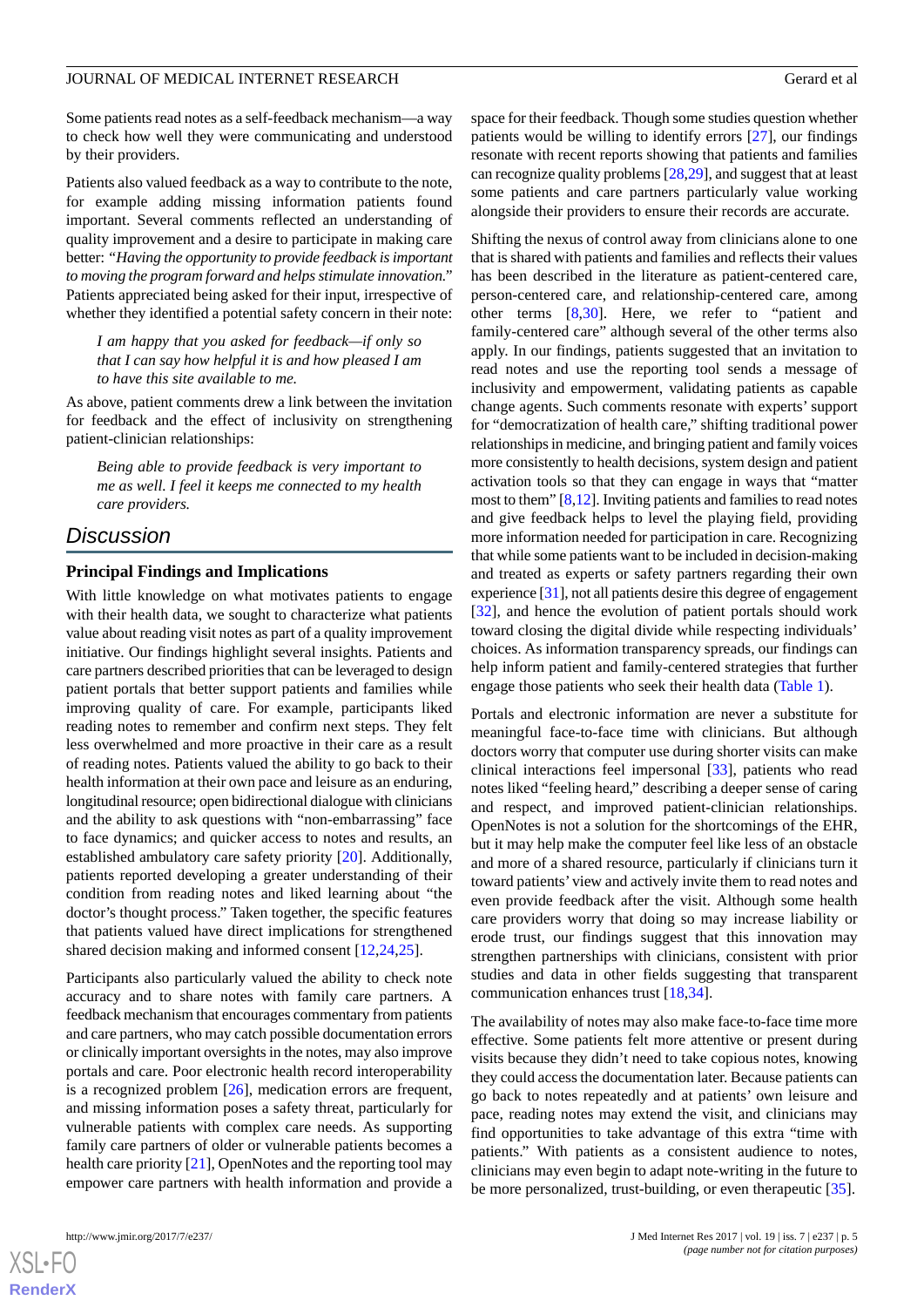#### JOURNAL OF MEDICAL INTERNET RESEARCH GERARD CONSUMING THE GERARD GERARD GERARD GERARD GERARD GERARD GERARD GER

<span id="page-5-0"></span>**Table 1.** What patients value about OpenNotes: further engaging patients who use the portal.

| What patients value                                                                                                                    | Implications for patient and family-centered quality of care                                                                                                                                                                                                             |
|----------------------------------------------------------------------------------------------------------------------------------------|--------------------------------------------------------------------------------------------------------------------------------------------------------------------------------------------------------------------------------------------------------------------------|
| <b>Note content</b>                                                                                                                    |                                                                                                                                                                                                                                                                          |
| Confirm and remember next steps                                                                                                        | Improve adherence and follow up                                                                                                                                                                                                                                          |
| <b>Ouicker access and results</b><br>Easy and long-term access to EHR as a consolidated reference<br>at patient's own leisure and pace | Unburden patients during and after visit, feel less overwhelmed<br>Enable patients to track progress over time; potential for increased<br>$\bullet$<br>"ownership" of healthcare issues (patient accountability)<br>Facilitate patient engagement in diagnostic process |
| <b>Positive emotions</b><br>Encouragement and "whole person" care                                                                      | Improve patient experience<br>Foster humanism in patient care                                                                                                                                                                                                            |
| Sharing information with care partners                                                                                                 | Better support care partners with comprehensive clinical information<br>Potentially avert medical errors or preventable readmissions for vul-<br>nerable patients due to poor information transfer                                                                       |
| Use of notes and the reporting tool                                                                                                    |                                                                                                                                                                                                                                                                          |
| Accuracy and correcting mistakes                                                                                                       | Empower patients to identify and correct documentation errors                                                                                                                                                                                                            |
| Partnership and engagement                                                                                                             | Strengthen patient-clinician relationships including enhanced trust<br>Activate patients in their care<br>Facilitate patient engagement in diagnostic process                                                                                                            |
| Bidirectional communication and enhanced education                                                                                     | Open transparent dialogue with emphasis on inclusivity<br>Non-intrusive or non-embarrassing way to ask questions<br>Provide enduring resource, and "power of print" for visual learners                                                                                  |
| Importance of feedback                                                                                                                 | Involve patients in QI efforts<br>Create mechanism for positive patient feedback; curb provider burnout                                                                                                                                                                  |

Finally, we were struck by patients' interest in praising their providers and their description of positive emotions stemming from reading notes. At a time when clinician burnout is in the spotlight [[36](#page-8-0),[37\]](#page-8-1), it is intriguing to consider the potential positive relational effects of OpenNotes on both providers and patients. Creating a space for patients to provide positive feedback for clinicians may bolster morale and even influence positive culture change if amplified across practice settings. Like clinicians, patients and care partners too may be alienated, emotionally distanced and exhausted from interactions with a fragmented and depersonalized health care system [\[38](#page-8-2)]. Mechanical, template notes with abundant copy and paste material may exacerbate the problem, and OpenNotes may make this problem more "visible." On the other hand, restoring some patient narrative to notes may help patients feel heard. Assimilation of multiple visits through integrated note access on a single portal may help unify the patient's perception of care, particularly if clinicians refer to each other's notes, as patients learn about how the team works together. Additionally, similar to approaches to decrease burnout for clinicians, enhancing meaningful connections between patients and providers through supportive language in notes and a sense of belonging to the team may be a valuable strategy.

Although these reports reflect the perspectives of patients and care partners who are already engaged by reading notes, organizational exploration of what patients value about note transparency can have a large impact, considering that over 15 million patients have access to their notes across the country today [[13\]](#page-6-8). Building a system in which people want to engage

 $XS$  $\cdot$ FC **[RenderX](http://www.renderx.com/)** requires knowing what matters most to them. We were struck that half of the themes described by patients reflected what patients valued about reading notes alone, suggesting that simply sharing notes (even without a patient reporting tool) can help patients better remember the care plan, feel less overwhelmed, gain quicker access to results, generate positive emotions, and enable information sharing with care partners. The other themes—ensuring note accuracy, enhanced engagement and partnership, bidirectional communication and education, and the opportunity for feedback and inclusivity—are also valued by patients who read notes, and further strengthened by a patient reporting tool. These can serve as important first steps to inform patient engagement strategies through the patient portal ([Table](#page-5-0) [1\)](#page-5-0). Additional research and health literacy supports are needed to learn what matters most to patients and families who are not yet registered on patient portals and to make that information accessible to them in meaningful ways.

#### **Limitations**

Our findings are limited by the small size of a pilot initiative at a single institution. Respondents likely represent a self-selected population, biased toward activated patients who are registered on the patient portal, use OpenNotes, and are from one geographic area. Patients at our medical center are largely white and more likely to have a 4-year college degree or higher. This quality improvement initiative was designed specifically for one health care organization, limiting generalizability to other patient populations. Although a formal analysis of additional sites is beyond the scope of this report, as the OpenNotes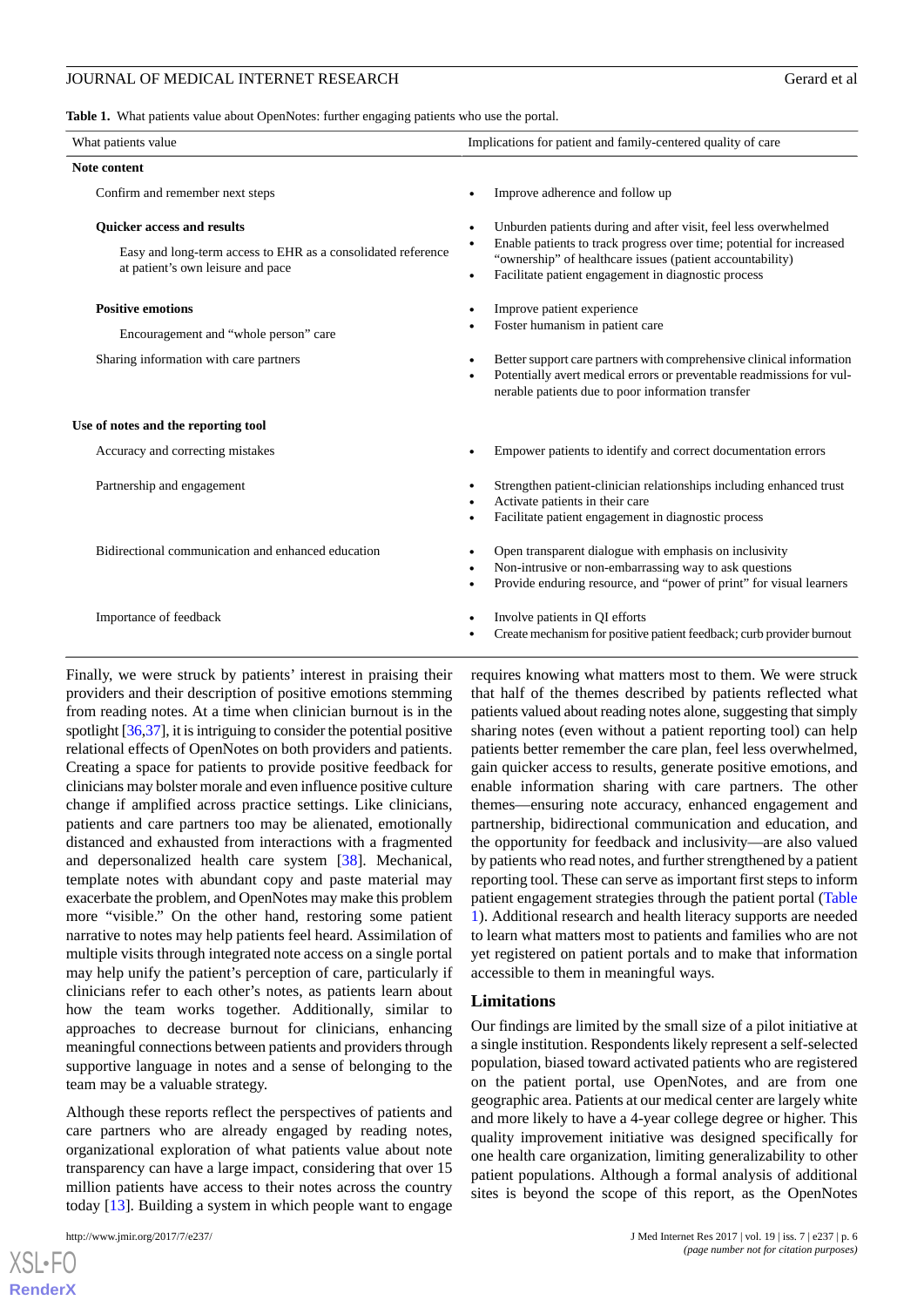### JOURNAL OF MEDICAL INTERNET RESEARCH Gerard et al

reporting tool has expanded to other clinical settings and organizations, we are seeing similar themes surface, reflecting our findings.

#### **Conclusion**

In summary, as EHR transparency spreads, new ways for patients to engage with their data in ways that matter to them

### **Acknowledgments**

most and to comment on their records are needed. Many aspects of what patients and care partners like about reading notes and providing feedback have important implications for improving patient and family-centered quality of care, safety, and patient-clinician relationships, and can also inform future patient engagement strategies and patient portal design.

The authors thank Melissa Anselmo, Hannah Chimowitz, Tom Delbanco, Rossana Fazzina, Beth French, Amy B Goldman, Heidi Jay, Margaret Jeddry, Jing Ji, Gila Kriegel, Suzanne Leveille, Julia Lindenberg, Lawrence Markson, Roanne Mejilla, Caroline Moore, Elana Premack-Sandler, Barbara Sarnoff Lee, Ken Sands, Qiang Wang, Guoping Xu, and the Patient and Family Advisors at Beth Israel Deaconess Medical Center for their valuable contributions to the OpenNotes patient reporting tool. They also thank the patients and care partners who used the tool and shared their insights. Portions of this manuscript were previously presented at the Society of General Internal Medicine national meeting 2015, Toronto, Ontario; the National Patient Safety Foundation Congress 2016, Scottsdale, Arizona; and the 2016 American Academy on Communication in Healthcare Research Forum, New Haven, Connecticut. This study was supported by a grant from CRICO Risk Management Foundation of the Harvard Medical Institutions.

# **Conflicts of Interest**

<span id="page-6-0"></span>None declared.

# **References**

- <span id="page-6-2"></span><span id="page-6-1"></span>1. Wolff JL, Darer JD, Berger A, Clarke D, Green JA, Stametz RA, et al. Inviting patients and care partners to read doctors' notes: OpenNotes and shared access to electronic medical records. J Am Med Inform Assoc 2016 Aug 07:- Epub ahead of print. [doi: [10.1093/jamia/ocw108\]](http://dx.doi.org/10.1093/jamia/ocw108) [Medline: [27497795\]](http://www.ncbi.nlm.nih.gov/entrez/query.fcgi?cmd=Retrieve&db=PubMed&list_uids=27497795&dopt=Abstract)
- 2. Delbanco T, Walker J, Darer JD, Elmore JG, Feldman HJ, Leveille SG, et al. Open notes: doctors and patients signing on. Ann Intern Med 2010 Jul 20;153(2):121-125. [doi: [10.7326/0003-4819-153-2-201007200-00008\]](http://dx.doi.org/10.7326/0003-4819-153-2-201007200-00008) [Medline: [20643992\]](http://www.ncbi.nlm.nih.gov/entrez/query.fcgi?cmd=Retrieve&db=PubMed&list_uids=20643992&dopt=Abstract)
- <span id="page-6-3"></span>3. Lohr S. The New York Times. 2015 Mar 31. The healing power of your own medical records URL: [http://www.nytimes.com/](http://www.nytimes.com/2015/04/01/technology/the-healing-power-of-your-own-medical-data.html?_r=0) 2015/04/01/technology/the-healing-power-of-your-own-medical-data.html? r=0 [accessed 2016-12-21] [[WebCite Cache](http://www.webcitation.org/

                                6mvJCQyMK) [ID 6mvJCQyMK](http://www.webcitation.org/

                                6mvJCQyMK)]
- 4. Klein JW, Jackson SL, Bell SK, Anselmo MK, Walker J, Delbanco T, et al. Your patient is now reading your note: opportunities, problems, and prospects. Am J Med 2016 Oct;129(10):1018-1021. [doi: [10.1016/j.amjmed.2016.05.015](http://dx.doi.org/10.1016/j.amjmed.2016.05.015)] [Medline: [27288854](http://www.ncbi.nlm.nih.gov/entrez/query.fcgi?cmd=Retrieve&db=PubMed&list_uids=27288854&dopt=Abstract)]
- 5. Asan O, Montague E. Technology-mediated information sharing between patients and clinicians in primary care encounters. Behav Inf Technol 2014;33(3):259-270 [[FREE Full text\]](http://europepmc.org/abstract/MED/26451062) [doi: [10.1080/0144929X.2013.780636\]](http://dx.doi.org/10.1080/0144929X.2013.780636) [Medline: [26451062](http://www.ncbi.nlm.nih.gov/entrez/query.fcgi?cmd=Retrieve&db=PubMed&list_uids=26451062&dopt=Abstract)]
- <span id="page-6-4"></span>6. Zhang J, Chen Y, Ashfaq S, Bell K, Calvitti A, Farber NJ, et al. Strategizing EHR use to achieve patient-centered care in exam rooms: a qualitative study on primary care providers. J Am Med Inform Assoc 2016 Jan;23(1):137-143 [[FREE Full](http://europepmc.org/abstract/MED/26568605) [text](http://europepmc.org/abstract/MED/26568605)] [doi: [10.1093/jamia/ocv142](http://dx.doi.org/10.1093/jamia/ocv142)] [Medline: [26568605](http://www.ncbi.nlm.nih.gov/entrez/query.fcgi?cmd=Retrieve&db=PubMed&list_uids=26568605&dopt=Abstract)]
- <span id="page-6-5"></span>7. Black H, Gonzalez R, Priolo C, Schapira MM, Sonnad SS, Hanson CW, et al. True "meaningful use": technology meets both patient and provider needs. Am J Manag Care 2015 May 01;21(5):e329-e337 [\[FREE Full text\]](http://www.ajmc.com/pubMed.php?pii=86163) [Medline: [26167781](http://www.ncbi.nlm.nih.gov/entrez/query.fcgi?cmd=Retrieve&db=PubMed&list_uids=26167781&dopt=Abstract)]
- 8. Tang PC, Smith MD. Democratization of Health Care. JAMA 2016 Oct 25;316(16):1663-1664. [doi: [10.1001/jama.2016.14060](http://dx.doi.org/10.1001/jama.2016.14060)] [Medline: [27669345](http://www.ncbi.nlm.nih.gov/entrez/query.fcgi?cmd=Retrieve&db=PubMed&list_uids=27669345&dopt=Abstract)]
- <span id="page-6-6"></span>9. Asan O, Tyszka J, Fletcher KE. Capturing the patients' voices: planning for patient-centered electronic health record use. Int J Med Inform 2016 Nov;95:1-7. [doi: [10.1016/j.ijmedinf.2016.08.002](http://dx.doi.org/10.1016/j.ijmedinf.2016.08.002)] [Medline: [27697228](http://www.ncbi.nlm.nih.gov/entrez/query.fcgi?cmd=Retrieve&db=PubMed&list_uids=27697228&dopt=Abstract)]
- <span id="page-6-8"></span><span id="page-6-7"></span>10. Lee WW, Alkureishi MA, Ukabiala O, Venable LR, Ngooi SS, Staisiunas DD, et al. Patient perceptions of electronic medical record use by faculty and resident physicians: a mixed methods study. J Gen Intern Med 2016 Nov;31(11):1315-1322. [doi: [10.1007/s11606-016-3774-3](http://dx.doi.org/10.1007/s11606-016-3774-3)] [Medline: [27400921\]](http://www.ncbi.nlm.nih.gov/entrez/query.fcgi?cmd=Retrieve&db=PubMed&list_uids=27400921&dopt=Abstract)
- <span id="page-6-9"></span>11. Rathert C, Mittler JN, Banerjee S, McDaniel J. Patient-centered communication in the era of electronic health records: what does the evidence say? Patient Educ Couns 2017 Jan;100(1):50-64. [doi: [10.1016/j.pec.2016.07.031](http://dx.doi.org/10.1016/j.pec.2016.07.031)] [Medline: [27477917](http://www.ncbi.nlm.nih.gov/entrez/query.fcgi?cmd=Retrieve&db=PubMed&list_uids=27477917&dopt=Abstract)]
- 12. Alper BS, Elwyn G, Price A. Prioritizing shared decision making. JAMA 2017 Dec 28;317(8):856-857. [doi: [10.1001/jama.2016.21135](http://dx.doi.org/10.1001/jama.2016.21135)] [Medline: [28245314](http://www.ncbi.nlm.nih.gov/entrez/query.fcgi?cmd=Retrieve&db=PubMed&list_uids=28245314&dopt=Abstract)]
- 13. OpenNotes. URL: <http://www.opennotes.org> [accessed 2016-12-21] [\[WebCite Cache ID 6mvIqqadY](http://www.webcitation.org/

                 6mvIqqadY)]
- 14. Woods SS, Schwartz E, Tuepker A, Press NA, Nazi KM, Turvey CL, et al. Patient experiences with full electronic access to health records and clinical notes through the my HealtheVet personal health record pilot: qualitative study. J Med Internet Res 2013;15(3):e65 [[FREE Full text\]](http://www.jmir.org/2013/3/e65) [doi: [10.2196/jmir.2356](http://dx.doi.org/10.2196/jmir.2356)] [Medline: [23535584\]](http://www.ncbi.nlm.nih.gov/entrez/query.fcgi?cmd=Retrieve&db=PubMed&list_uids=23535584&dopt=Abstract)

[XSL](http://www.w3.org/Style/XSL)•FO **[RenderX](http://www.renderx.com/)**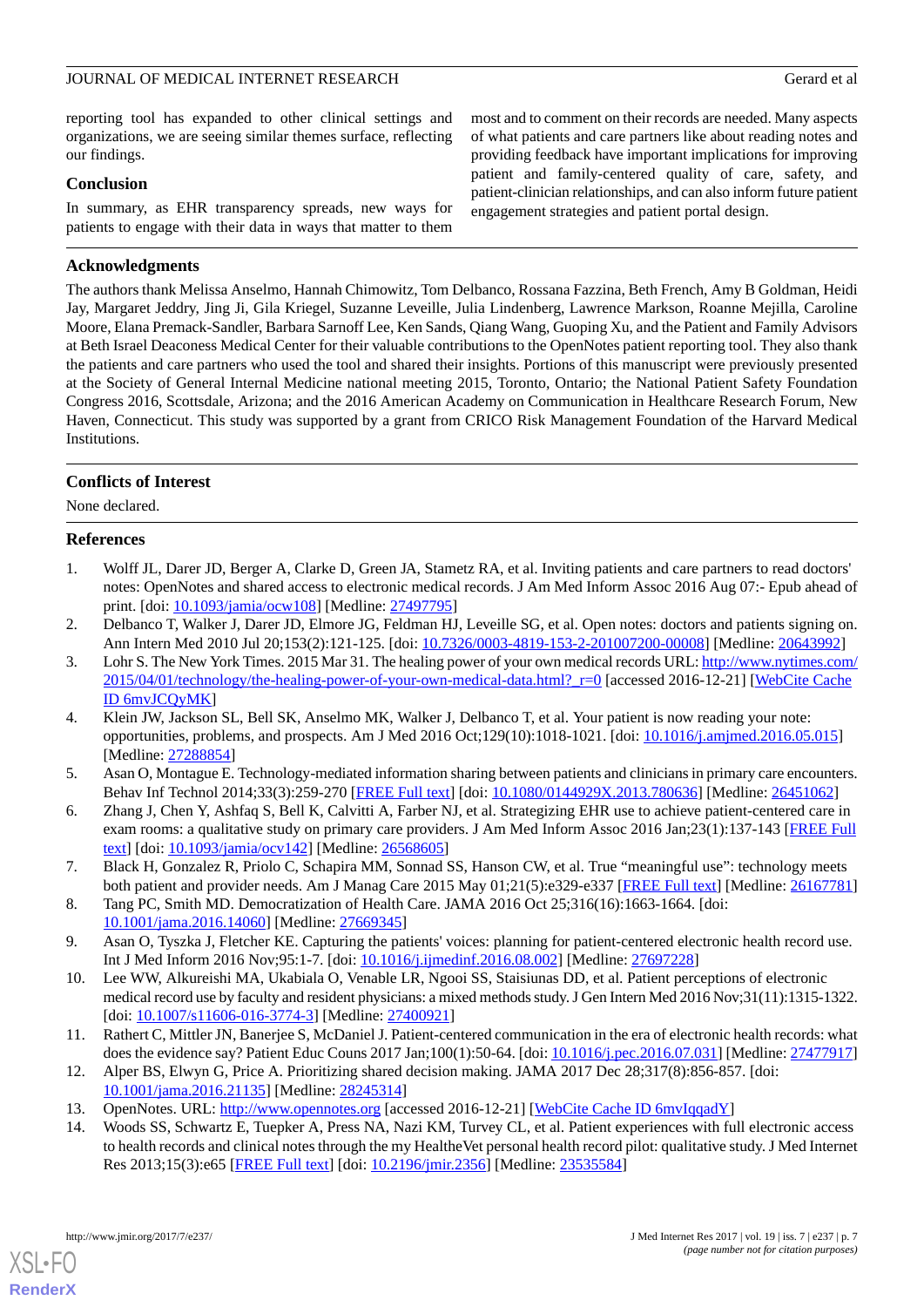# JOURNAL OF MEDICAL INTERNET RESEARCH Gerard et al

- 15. Wright E, Darer J, Tang X, Thompson J, Tusing L, Fossa A, et al. Sharing physician notes through an electronic portal is associated with improved medication adherence: quasi-experimental study. J Med Internet Res 2015 Oct 08;17(10):e226 [[FREE Full text](http://www.jmir.org/2015/10/e226/)] [doi: [10.2196/jmir.4872](http://dx.doi.org/10.2196/jmir.4872)] [Medline: [26449757](http://www.ncbi.nlm.nih.gov/entrez/query.fcgi?cmd=Retrieve&db=PubMed&list_uids=26449757&dopt=Abstract)]
- <span id="page-7-0"></span>16. Nazi KM, Turvey CL, Klein DM, Hogan TP, Woods SS. VA OpenNotes: exploring the experiences of early patient adopters with access to clinical notes. J Am Med Inform Assoc 2015 Mar; 22(2): 380-389. [doi: [10.1136/amiajnl-2014-003144](http://dx.doi.org/10.1136/amiajnl-2014-003144)] [Medline: [25352570](http://www.ncbi.nlm.nih.gov/entrez/query.fcgi?cmd=Retrieve&db=PubMed&list_uids=25352570&dopt=Abstract)]
- <span id="page-7-2"></span><span id="page-7-1"></span>17. Bell SK, Folcarelli PH, Anselmo MK, Crotty BH, Flier LA, Walker J. Connecting patients and clinicians: the anticipated effects of open notes on patient safety and quality of care. Jt Comm J Qual Patient Saf 2015 Aug;41(8):378-384. [Medline: [26215527](http://www.ncbi.nlm.nih.gov/entrez/query.fcgi?cmd=Retrieve&db=PubMed&list_uids=26215527&dopt=Abstract)]
- <span id="page-7-3"></span>18. Bell SK, Mejilla R, Anselmo M, Darer JD, Elmore JG, Leveille S, et al. When doctors share visit notes with patients: a study of patient and doctor perceptions of documentation errors, safety opportunities and the patient-doctor relationship. BMJ Qual Saf 2016 May 18;26(4):262-270. [doi: [10.1136/bmjqs-2015-004697\]](http://dx.doi.org/10.1136/bmjqs-2015-004697) [Medline: [27193032\]](http://www.ncbi.nlm.nih.gov/entrez/query.fcgi?cmd=Retrieve&db=PubMed&list_uids=27193032&dopt=Abstract)
- <span id="page-7-6"></span>19. Oster NV, Jackson SL, Dhanireddy S, Mejilla R, Ralston JD, Leveille S, et al. Patient access to online visit notes: perceptions of doctors and patients at an urban HIV/AIDS clinic. J Int Assoc Provid AIDS Care 2015 Jul;14(4):306-312 [\[FREE Full](http://europepmc.org/abstract/MED/24729072) [text](http://europepmc.org/abstract/MED/24729072)] [doi: [10.1177/2325957414526783\]](http://dx.doi.org/10.1177/2325957414526783) [Medline: [24729072\]](http://www.ncbi.nlm.nih.gov/entrez/query.fcgi?cmd=Retrieve&db=PubMed&list_uids=24729072&dopt=Abstract)
- <span id="page-7-10"></span>20. Wolff JL, Darer JD, Berger A, Clarke D, Green JA, Stametz RA, et al. Inviting patients and care partners to read doctors' notes: OpenNotes and shared access to electronic medical records. J Am Med Inform Assoc 2017;24(e1):e166-e172. [doi: [10.1093/jamia/ocw108](http://dx.doi.org/10.1093/jamia/ocw108)] [Medline: [27497795](http://www.ncbi.nlm.nih.gov/entrez/query.fcgi?cmd=Retrieve&db=PubMed&list_uids=27497795&dopt=Abstract)]
- <span id="page-7-4"></span>21. Wolff JL, Feder J, Schulz R. Supporting family caregivers of older Americans. N Engl J Med 2016 Dec 29;375(26):2513-2515. [doi: [10.1056/NEJMp1612351\]](http://dx.doi.org/10.1056/NEJMp1612351) [Medline: [28029922\]](http://www.ncbi.nlm.nih.gov/entrez/query.fcgi?cmd=Retrieve&db=PubMed&list_uids=28029922&dopt=Abstract)
- <span id="page-7-5"></span>22. Sarkar U, Bates DW. Care partners and online patient portals. JAMA 2014;311(4):357-358. [doi: [10.1001/jama.2013.285825\]](http://dx.doi.org/10.1001/jama.2013.285825) [Medline: [24394945](http://www.ncbi.nlm.nih.gov/entrez/query.fcgi?cmd=Retrieve&db=PubMed&list_uids=24394945&dopt=Abstract)]
- <span id="page-7-7"></span>23. Bell SK, Gerard M, Fossa A, Delbanco T, Folcarelli PH, Sands KE, et al. A patient feedback reporting tool for OpenNotes: implications for patient-clinician safety and quality partnerships. BMJ Qual Saf 2017;26(4):312-322. [doi: [10.1136/bmjqs-2016-006020\]](http://dx.doi.org/10.1136/bmjqs-2016-006020) [Medline: [27965416\]](http://www.ncbi.nlm.nih.gov/entrez/query.fcgi?cmd=Retrieve&db=PubMed&list_uids=27965416&dopt=Abstract)
- <span id="page-7-9"></span><span id="page-7-8"></span>24. Elwyn G, Frosch D, Thomson R, Joseph-Williams N, Lloyd A, Kinnersley P, et al. Shared decision making: a model for clinical practice. J Gen Intern Med 2012 Oct;27(10):1361-1367 [\[FREE Full text\]](http://europepmc.org/abstract/MED/22618581) [doi: [10.1007/s11606-012-2077-6\]](http://dx.doi.org/10.1007/s11606-012-2077-6) [Medline: [22618581](http://www.ncbi.nlm.nih.gov/entrez/query.fcgi?cmd=Retrieve&db=PubMed&list_uids=22618581&dopt=Abstract)]
- 25. Grady C. Enduring and emerging challenges of informed consent. N Engl J Med 2015 May 28;372(22):2172. [doi: [10.1056/NEJMc1503813](http://dx.doi.org/10.1056/NEJMc1503813)] [Medline: [26017840](http://www.ncbi.nlm.nih.gov/entrez/query.fcgi?cmd=Retrieve&db=PubMed&list_uids=26017840&dopt=Abstract)]
- <span id="page-7-12"></span><span id="page-7-11"></span>26. Madden JM, Lakoma MD, Rusinak D, Lu CY, Soumerai SB. Missing clinical and behavioral health data in a large electronic health record (EHR) system. J Am Med Inform Assoc 2016 Nov; 23(6):1143-1149. [doi: [10.1093/jamia/ocw021\]](http://dx.doi.org/10.1093/jamia/ocw021) [Medline: [27079506](http://www.ncbi.nlm.nih.gov/entrez/query.fcgi?cmd=Retrieve&db=PubMed&list_uids=27079506&dopt=Abstract)]
- <span id="page-7-13"></span>27. Schwappach DL. Review: engaging patients as vigilant partners in safety: a systematic review. Med Care Res Rev 2010 Apr;67(2):119-148. [doi: [10.1177/1077558709342254](http://dx.doi.org/10.1177/1077558709342254)] [Medline: [19671916](http://www.ncbi.nlm.nih.gov/entrez/query.fcgi?cmd=Retrieve&db=PubMed&list_uids=19671916&dopt=Abstract)]
- <span id="page-7-14"></span>28. Khan A, Coffey M, Litterer KP, Baird JD, Furtak SL, Garcia BM, the PatientFamily Centered I-PASS Study Group, et al. Families as partners in hospital error and adverse event surveillance. JAMA Pediatr 2017 Feb 27;171(4):372-381. [doi: [10.1001/jamapediatrics.2016.4812](http://dx.doi.org/10.1001/jamapediatrics.2016.4812)] [Medline: [28241211\]](http://www.ncbi.nlm.nih.gov/entrez/query.fcgi?cmd=Retrieve&db=PubMed&list_uids=28241211&dopt=Abstract)
- <span id="page-7-15"></span>29. Khan A, Furtak SL, Melvin P, Rogers JE, Schuster MA, Landrigan CP. Parent-reported errors and adverse events in hospitalized children. JAMA Pediatr 2016 Apr;170(4):e154608. [doi: [10.1001/jamapediatrics.2015.4608\]](http://dx.doi.org/10.1001/jamapediatrics.2015.4608) [Medline: [26928413](http://www.ncbi.nlm.nih.gov/entrez/query.fcgi?cmd=Retrieve&db=PubMed&list_uids=26928413&dopt=Abstract)]
- <span id="page-7-16"></span>30. Beach MC, Inui T, Relationship-Centered Care Research Network. Relationship-centered care. A constructive reframing. J Gen Intern Med 2006 Jan;21(Suppl 1):S3-S8 [\[FREE Full text\]](http://onlinelibrary.wiley.com/resolve/openurl?genre=article&sid=nlm:pubmed&issn=0884-8734&date=2006&volume=21&issue=&spage=S3) [doi: [10.1111/j.1525-1497.2006.00302.x\]](http://dx.doi.org/10.1111/j.1525-1497.2006.00302.x) [Medline: [16405707](http://www.ncbi.nlm.nih.gov/entrez/query.fcgi?cmd=Retrieve&db=PubMed&list_uids=16405707&dopt=Abstract)]
- <span id="page-7-17"></span>31. Southwick FS, Cranley NM, Hallisy JA. A patient-initiated voluntary online survey of adverse medical events: the perspective of 696 injured patients and families. BMJ Qual Saf 2015 Oct;24(10):620-629 [\[FREE Full text\]](http://qualitysafety.bmj.com/cgi/pmidlookup?view=long&pmid=26092166) [doi: [10.1136/bmjqs-2015-003980\]](http://dx.doi.org/10.1136/bmjqs-2015-003980) [Medline: [26092166\]](http://www.ncbi.nlm.nih.gov/entrez/query.fcgi?cmd=Retrieve&db=PubMed&list_uids=26092166&dopt=Abstract)
- <span id="page-7-18"></span>32. Levinson W, Kao A, Kuby A, Thisted RA. Not all patients want to participate in decision making. A national study of public preferences. J Gen Intern Med 2005 Jun;20(6):531-535 [\[FREE Full text\]](http://onlinelibrary.wiley.com/resolve/openurl?genre=article&sid=nlm:pubmed&issn=0884-8734&date=2005&volume=20&issue=6&spage=531) [doi: [10.1111/j.1525-1497.2005.04101.x](http://dx.doi.org/10.1111/j.1525-1497.2005.04101.x)] [Medline: [15987329](http://www.ncbi.nlm.nih.gov/entrez/query.fcgi?cmd=Retrieve&db=PubMed&list_uids=15987329&dopt=Abstract)]
- <span id="page-7-19"></span>33. Saleem JJ, Flanagan ME, Russ AL, McMullen CK, Elli L, Russell SA, et al. You and me and the computer makes three: variations in exam room use of the electronic health record. J Am Med Inform Assoc 2014 Feb;21(e1):e147-e151 [\[FREE](http://europepmc.org/abstract/MED/24001517) [Full text\]](http://europepmc.org/abstract/MED/24001517) [doi: [10.1136/amiajnl-2013-002189](http://dx.doi.org/10.1136/amiajnl-2013-002189)] [Medline: [24001517\]](http://www.ncbi.nlm.nih.gov/entrez/query.fcgi?cmd=Retrieve&db=PubMed&list_uids=24001517&dopt=Abstract)
- 34. Kachalia A, Kaufman SR, Boothman R, Anderson S, Welch K, Saint S, et al. Liability claims and costs before and after implementation of a medical error disclosure program. Ann Intern Med 2010 Aug 17;153(4):213-221. [doi: [10.7326/0003-4819-153-4-201008170-00002](http://dx.doi.org/10.7326/0003-4819-153-4-201008170-00002)] [Medline: [20713789](http://www.ncbi.nlm.nih.gov/entrez/query.fcgi?cmd=Retrieve&db=PubMed&list_uids=20713789&dopt=Abstract)]
- 35. Kahn MW, Bell SK, Walker J, Delbanco T. A piece of my mind. Let's show patients their mental health records. JAMA 2014 Apr 02;311(13):1291-1292. [doi: [10.1001/jama.2014.1824\]](http://dx.doi.org/10.1001/jama.2014.1824) [Medline: [24691603\]](http://www.ncbi.nlm.nih.gov/entrez/query.fcgi?cmd=Retrieve&db=PubMed&list_uids=24691603&dopt=Abstract)

[XSL](http://www.w3.org/Style/XSL)•FO **[RenderX](http://www.renderx.com/)**